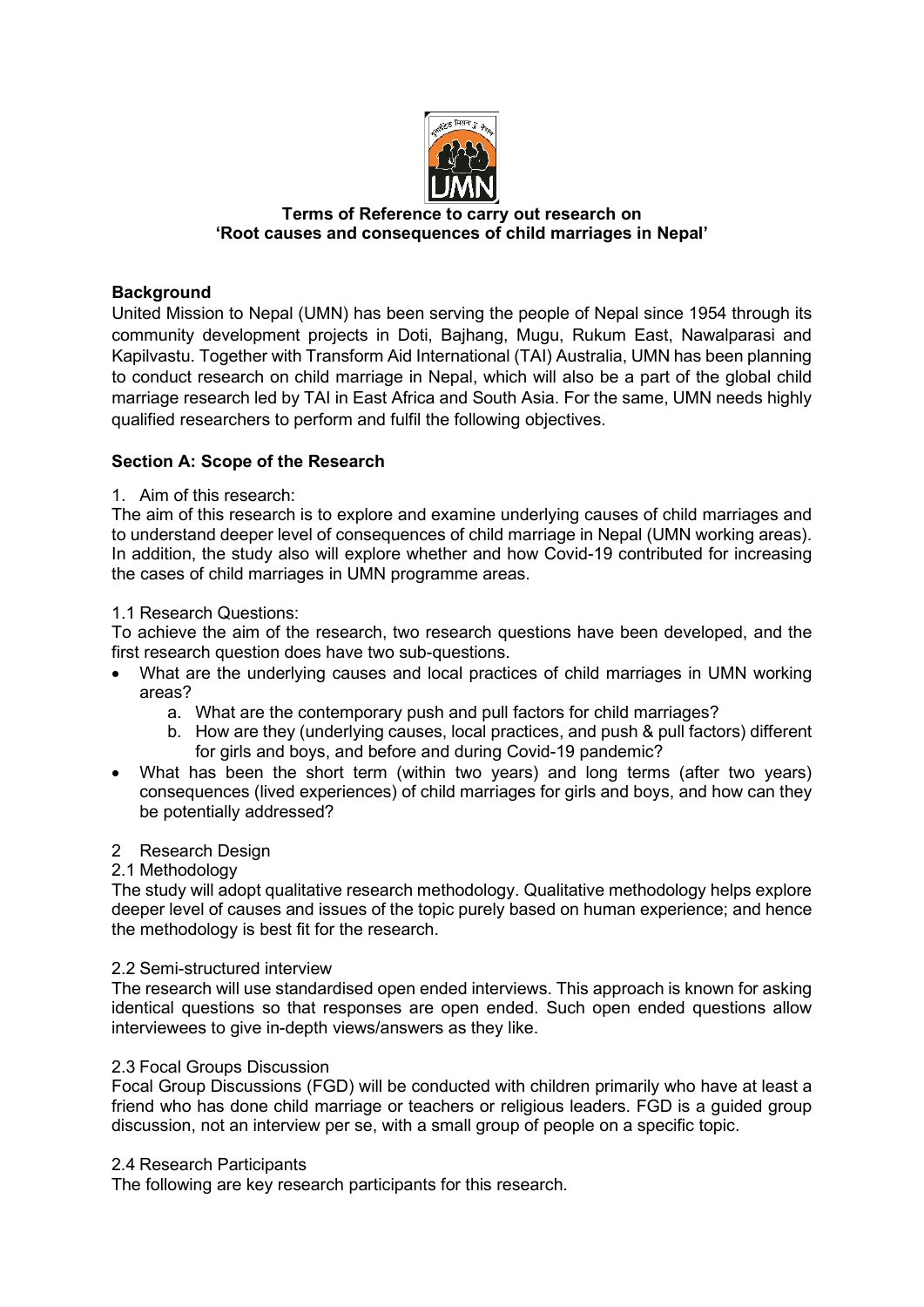- Children who have done child marriages and their parents
- Children whose friends have done child marriages
- School teachers (schools where child marriage rate is higher)
- Religious leaders/Community leaders including local government officers
- Others

### 2.5 Sampling

The study primarily uses purposive sampling method. The study will purposefully select participants that are relevant for the study. The sampling and recruitment of participants are totally dependent on the nature of research questions. For now, about 20-22 interviews and 4-5 FGDs in each district has been estimated.

#### 2.6 Ethics:

This research approach follows the do-no-harm principles and strategy. TAI and partners child protection policy or safeguarding policies and guidelines will be strictly followed to protect children while undertaking this research. Any potential effects that might appear before, during and after interview or FGD will be handled carefully. Participation to the research is purely voluntary and no pressure or force will be used to any participants to participate in the research. Prior signed consent to all activities such as interview, FGDs will also be taken. In addition, this research will also be aligned with Australian Council for International Development and Research for Development Impact guidelines.

#### **Section B: Scope of Assignment:**

- 3. Objectives of the assignment
	- To review literature as required
	- To design/finalize the proposed research design and methodology
	- To develop research tools and instruments /methods
	- Visit the field and collect data
	- Analysis and sense-making of the data
	- Research report preparation
	- Disseminate the research findings among UMN team and wider stakeholders
- 4. Required total number of researchers: 2
- 5. Assignment period: One month for now and may be extended as required. Hoping to start from  $20<sup>th</sup>$  June 2022.
- 6. Type of consultancy: Full time, monthly payment-based consultancy and the recruited consultants will be based in UMN Thapathali office, Kathmandu.
- 7. Budget:
	- Each consultant will receive total NPR 105,900 inclusive of tax, for a month.
	- Travel and accommodation in the field visit will be covered by UMN
- 8. Field work and data collection: Each selected consultant will visit in two UMN working districts out of Doti, Bajhang, Rukum East and Mugu. One will visit Doti and Bajhang and another will visit in Rukum and Mugu. In each district, UMN works in two rural municipalities. UMN cluster /local partners' team will support in visiting the communities.
- 9. Data Analysis: Collected data for each district will be analysed separately and later meta analysis as a whole for UMN working districts. Standard qualitative data analysis tools and steps will be considered to analyse and meaning making out of collected data.
- 10. Qualifications and qualities: